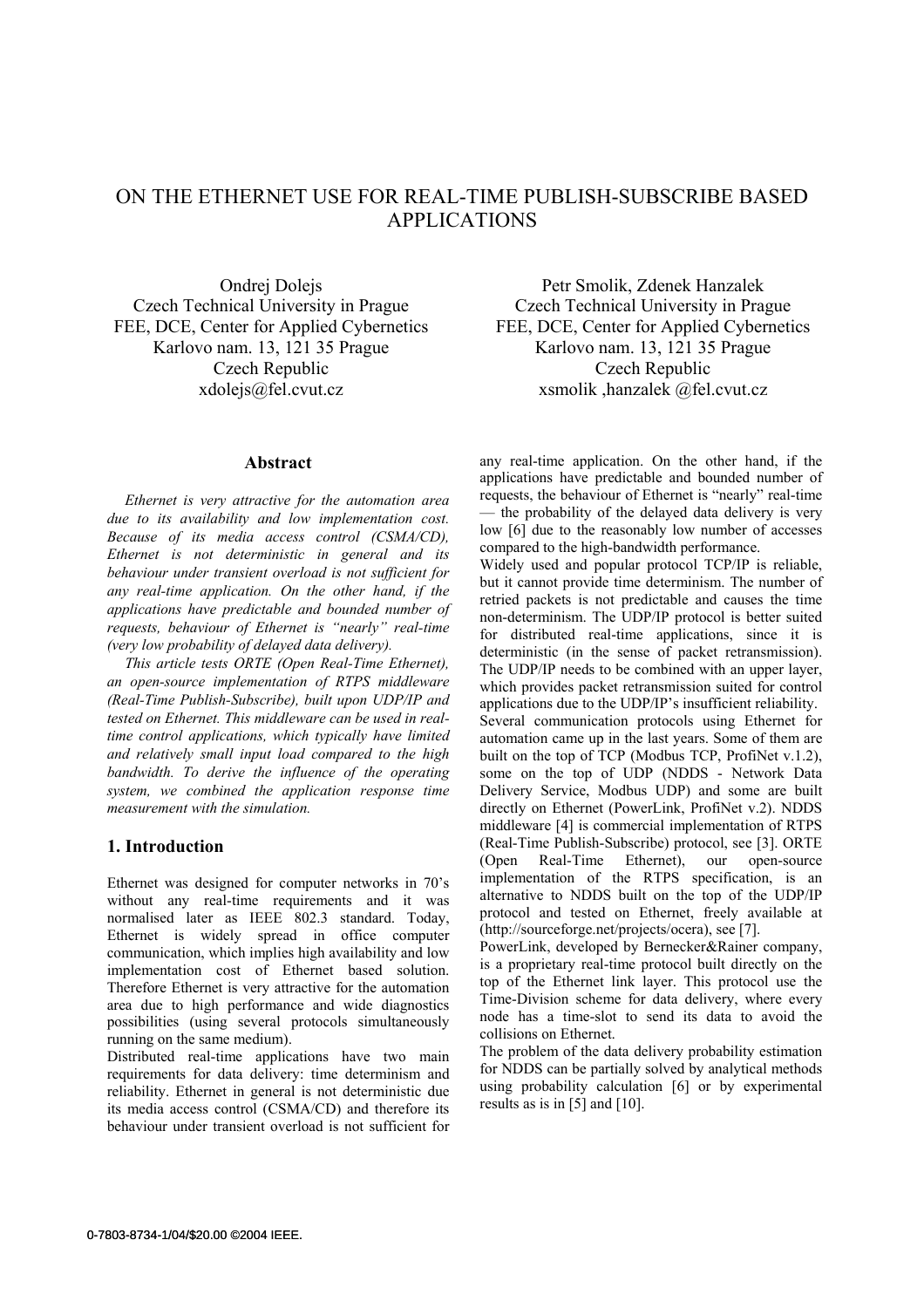This article tests ORTE (Open Real-Time Ethernet), an open-source implementation of RTPS middleware (Real-Time Publish-Subscribe), built upon UDP/IP and tested on Ethernet. To derive the influence of the operating system, we combined the application response time measurement with the simulation.

This paper is organized as follows. Section 2 deals with the basics of the Ethernet behaviour and it shows application response time, which is a crucial parameter for real-time applications. A simulation approach is used in Section 2, since it offers more flexibility, especially for large networks. Section 3 explains the Real-Time Publish-Subscribe (RTPS) protocol, and shows a simple application of ORTE, our open-source implementation of RTPS. Section 4 focuses on the experimental results measured on a given configuration.

## **2. Preliminaries on Ethernet**

The time analysis of the real-time behaviour of Ethernet and IP was done in [6]. The CSMA/CD (Carrier Sense Multiple Access/Collision Detection) is a well known media access method (MAC) used by Ethernet (IEEE 802.3). A collision can arise when at least two waiting nodes want to send data at the same time. These two transmission attempts are usually accumulated during the previous channel activity. The probability of N collisions in this configuration is given as follow:

$$
P_{err} = \prod_{1}^{N} \frac{1}{2^n + 1} = \frac{1}{3} \times \frac{1}{5} \times \dots
$$

At the first attempt, two nodes choose randomly a number from the range  $\{0,1,2\}$ . Therefore the probability that they choose the same number is 1/3. If a collision occurred, the range is doubled, and the nodes can choose from 5 numbers  $\{0,1,2,3,4\}$ . The range is doubled several-times (at most 10 times). The range is interval of integers from 0 to 2n. This mechanism is known as exponential back-off. The back-off delay is equal to the chosen random number multiplied by the slot time. In Ethernet the slot time is 51,2 microseconds for 10Mbit/s and 5,12 microseconds for 100Mbit/s. With this knowledge it is possible to count the probability and the time for different numbers of slots. From the real-time point of view a critical situation occurs if the communication time exceeds some given deadline (real-time error). The deadline can be expressed as a function of N, since the communication time is composed of the time spent for the media access and a constant packet propagation delay. Subsequently *Perr*, the probability of the real-time error occurrence, is approximately equal to the probability of N collisions, where N is the minimum number of collisions needed to exceed the deadline. There is another drawback of Ethernet making it unsuitable for hard real-time applications - the packet dropping after 16 unsuccessful attempts to access the bus. On the other hand, Ethernet can be used for large group of soft real-time applications, where e.g. the loss of packet, containing a periodically sampled temperature is not crucial for the system behaviour.

In the rest of this article, we have used simulation in OPNET and experiments as an alternative to analytical analysis of Ethernet behaviour [2]. The OPNET simulation software is based on a series of hierarchically related editors, e.g. Network, Node and Process editors that directly model the structure of actual networks. This simulation software enables simple changes in the network configuration, e.g. the number of nodes, the bandwidth, and the packet size.

Figure 1 shows a configuration of 10 sending nodes and one receiving node connected via Ethernet (100 Mbit/s) to a hub. This configuration was chosen only to achieve the necessary input load. The same application is running in each sending node and it generates the required input load [packet/s], which is defined [2] as a sum of all packets send by application to the lower layers. The packet length is equal to 128 bytes, which is a sufficient length in communication among sensors, controllers and actuators.



**Figure 1 Simulation configuration** 

Figure 2 illustrates a histogram for simulations of six different input loads for the configuration shown in Figure 1. Thus it shows a distribution function of a communication time (consisting of the media access time and transmission time). The distribution function is important for real-time control applications, since one can simply derive the count of packets exceeding a given deadline.

For lower values of the input load (up to 30000 packets/s, i.e., each of 10 sending nodes transmits 3000 packets/s) the communication time of all packets is in a very tight interval of around 100 µs. For the input load of 40000 packets/s, the communication time of considerable part of packets is still around 100 µs, but there are also packets with communication time of around 2ms. For the input load of 50000 packets/s, the communication time is distributed in a rather wide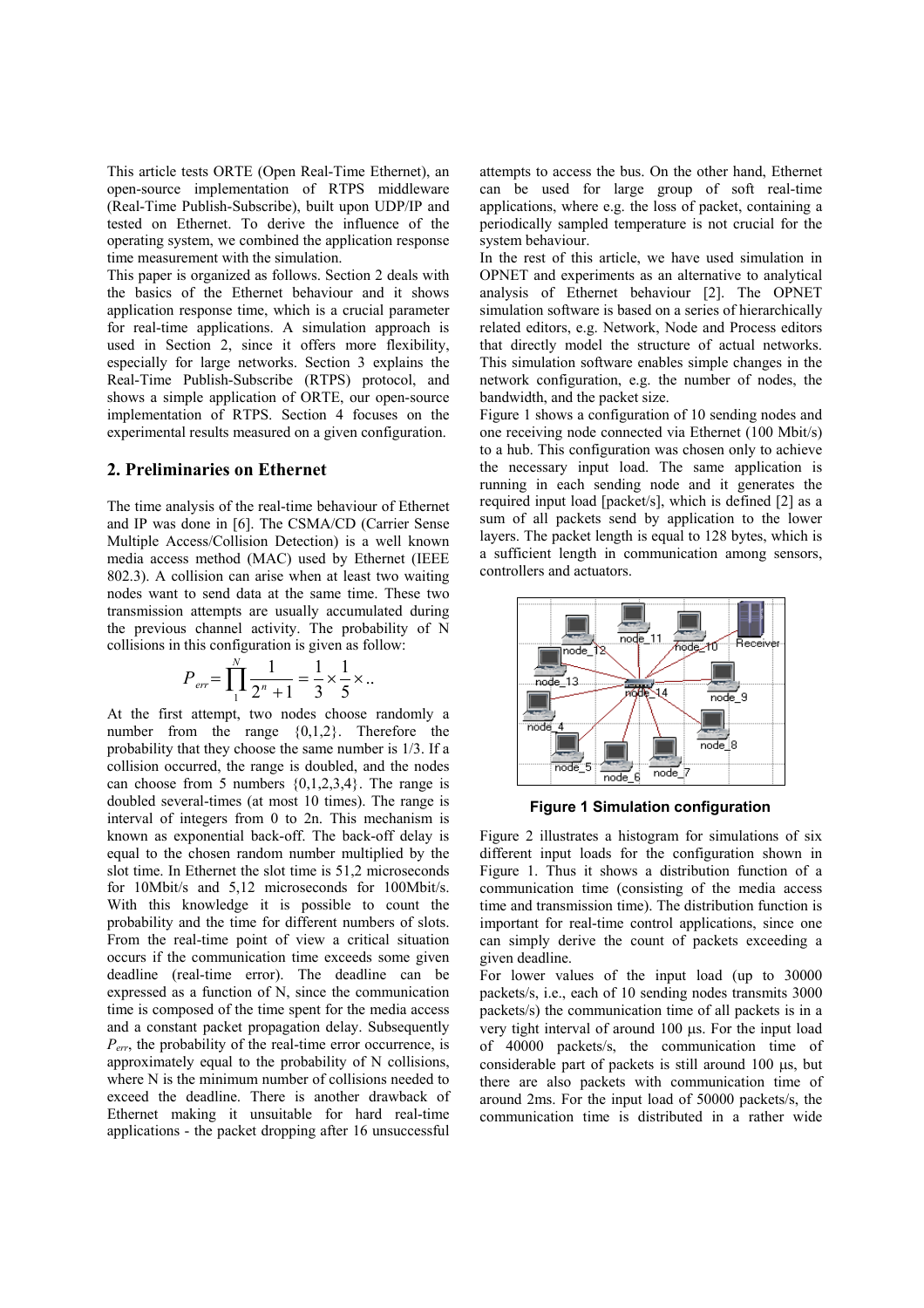interval from 1ms to 20ms, and for 66666 packets/s the communication time ranges from 10ms to 1s.

Roughly speaking, it is clear that 100Mbit/s Ethernet can be used up to the input load of 30000 packets/s for a large set of real-time control applications. Further test are in [11].



**Figure 2 The communication time histogram in relation to Input-load** 

# **3. Real-Time Publish-Subscribe protocol**

Real-time applications require more functionality than is provided by the traditional publish-subscribe semantics. Real-Time Publish-Subscribe protocol (RTPS) [3] adds publication and subscription timing parameters and properties so that the application developer can control different types of data flows and therefore the application's performance and reliability goals can be achieved.



**Figure 3 Publisher parameters** 

The timing parameters, shown in Figure 3 and Figure 4, have the following meaning. Publication parameters (see Figure 3): *topic* (name of publication) *and type*  (message type) identify a specific publication; *strength* is the relative weight (priority) of the publication compared to the publications of the same topic and type; *persistence* specifies how long a publication is valid. When the persistence elapses, the subscriber takes the first received publication.

Subscription parameters (see Figure 4) *topic & type* identify a specific publication; no new publication is

accepted during *minimum separation* time; *deadline*  specifies how long a new publication is expected. When the deadline for the data delivery is passed without receiving any publication, then the application is informed (timeout notification). The user can set all parameters to fulfil the application requirements.



**Figure 4 Subscriber parameters**

### **3.1. ORTE implementation**

The open source implementation of the RTPS protocol has been done at the Czech Technical University in Prague as one result of the OCERA project [9]. Although the object concept of RTPS would be ideal for an object oriented programming language such as C++, the final ORTE implementation is done in C language, since it allows simple porting of ORTE to different operating systems, mainly those with the real-time behaviour. Figure 5 and Figure 6 show how simply ORTE can be used.

In order to exchange user data, the application must create publications of its variables. An application willing to receive publications of published data must create a subscription. Properties of the publication and the subscription contain specifications of *Topic* and *Type*, which specify an application variable within whole network. It is allowed to have more publications of the same *Topic* and *Type (see* Figure 5*)*.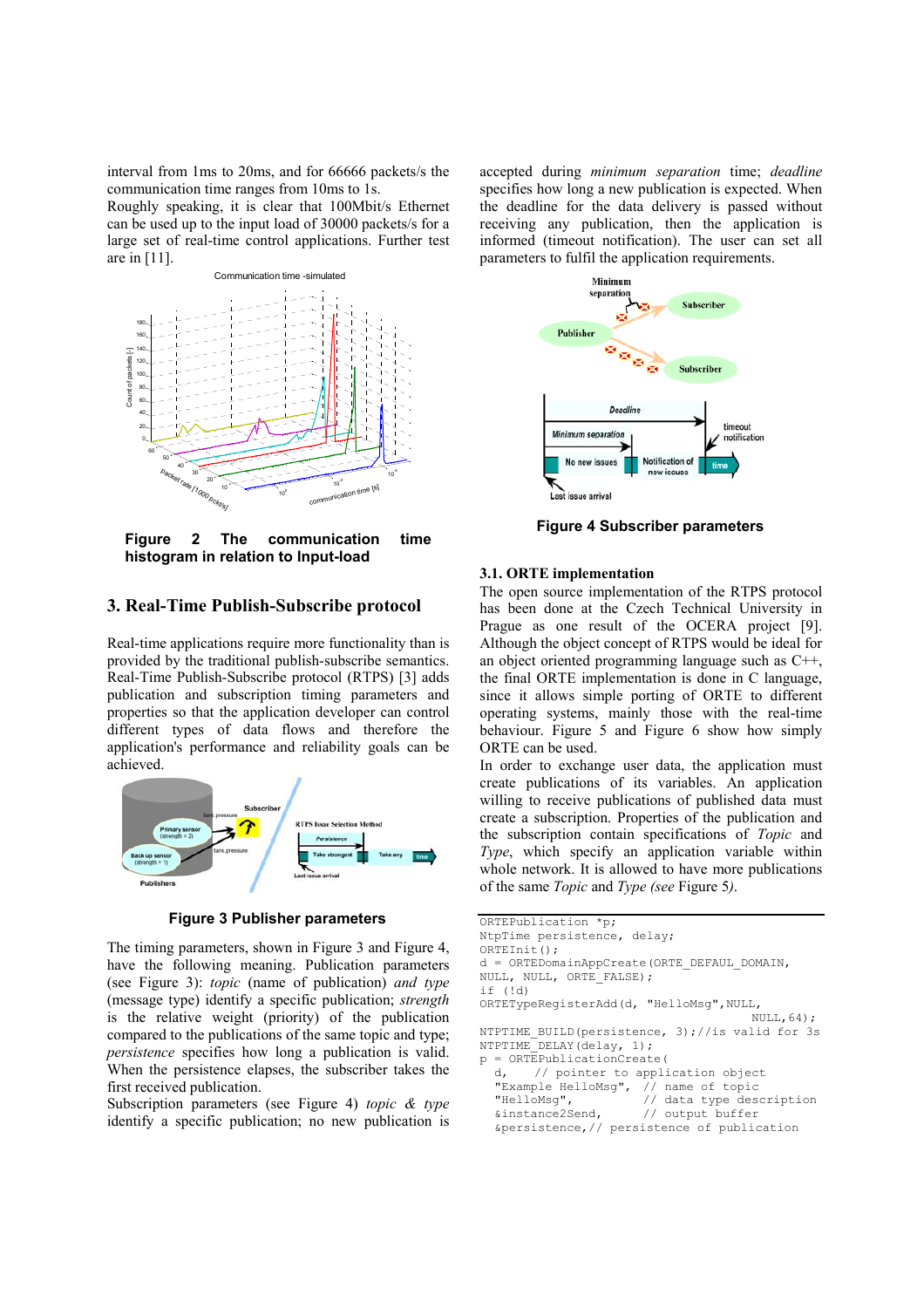```
// strength of publication
sendCallBack,//pointer to callback function 
NULL,//user parameters for callback 
  &delay);// period for timer, callback
```
#### **Figure 5 The skeleton of the ORTE publisher**

The subscribing application needs to create a subscription with publication's *Topic* and *Type*. A callback function is called whenever a new publication from the publisher is received.

ORTESubscription \*s; NtpTime deadline, minimumSeparation; ORTEInit(); d = ORTEDomainAppCreate(ORTE\_DEFAUL\_DOMAIN, NULL, NULL, ORTE\_FALSE); if (!d) ORTETypeRegisterAdd(d, "HelloMsg", NULL, NULL, 64); NTPTIME BUILD(deadline, 20); NTPTIME<sup>DELAY</sup>(minimumSeparation, 0); p = ORTESubscriptionCreate( d, // created subscribtion IMMEDIATE, // mode of subscription BEST\_EFFORTS,// type of subcsription "Example HelloMsg",// name of topic "HelloMsg",// name of data type &instance2Recv,// pointer to output buffer &deadline, // deadline &minimumSeparation,// minimum separation recvCallBack, // callback function NULL); user parameters

#### **Figure 6 The skeleton of the ORTE subscriber**

The initial implementation has been developed on Linux kernel 2.4, but it is able to run on both 2.2 and 2.6 versions as well. ORTE is designed as a library that allows simple linking with the user application.The current ORTE version was tested under Linux and Windows 2000/XP. In future, we intend to test ORTE on RTAI based on RTNET (special UDP implementation for RTAI) and RTLinux. The ORTE source code can be downloaded from [8] and documentation is available at [9].

# **4. Measurements of the application response time**

Important requirements in real-time applications are the application response time and throughput. The application response time is the time measured from the moment, when the application calls the middleware to send a publication through the network layers, to the time, when the subscribed applications get this publication. The application response time can be affected by the network load, the network bandwidth, the implemented network stack, the processor speed, and in most cases by the operating system.

This section shows experimental results, which have been obtained from the testing of ORTE. Configuration with one switch and four identical nodes (PC's, with

Intel Celeron 566MHz, 192MB RAM, 100Mbit Ethernet Card, running Linux Debian 2.6.5 with preemptive kernel) was used for these experiments (see Figure 7).



**Figure 7 Measurement configuration** 

The application configuration is given in Figure 8. Publisher P1 in node 1 publishes a publication (containing publication creation time t1), which is received by subscriber S2 in node\_2. The publication creation time t1 is extracted and is submitted for publication created by publisher P2 in node\_2. This publication is received by subscriber S1 in node\_1 at time t2, and then the application response time is calculated, as (t2-t1)/2, and saved for further analysis.

The application response time consists of three parts. The first part is the processing time caused by the operating system overhead, including the scheduling time, the context switch and the propagation through the SW layers such as UDP, IP. The second part is the communication time (the media access time and the transmission time) on Ethernet. Finally the last part is similar to the first one, the processing time on the subscriber site.



**Figure 8 Configuration of publishers and subscribers** 

A special program to start the application remotely was written to ensure the same starting time at all nodes. The application has the real-time priority using *rtnice*, and stops after sending 5000 packets. The application repetition time (how often is a publication published) and packet size are given to the application as parameters.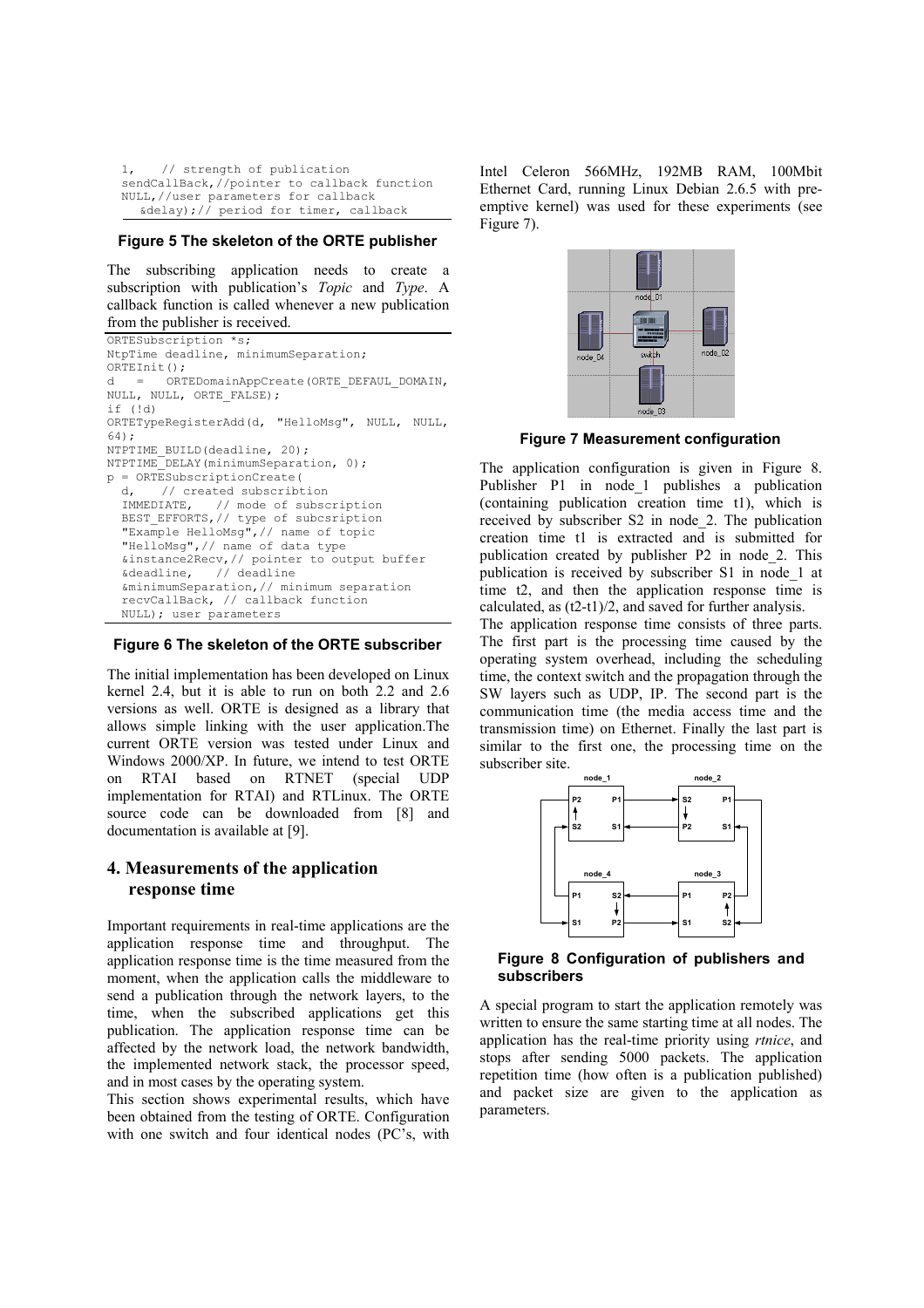#### **4.1. Measured results**

The application response time of all send packets is depicted in the Figure 9 and varies from 0.7ms to at most 1.38ms. The mean value is 0.84 ms. This time is composed of three parts as described above.



**Figure 9 The application response time for packet size 1024B and application repetition time 10ms (configuration in Figure 7)** 



**Figure 10 The application response time for packet size 1024B and application repetition time 10ms, configuration 1 nodes** 

In order to investigate the duration of the separate parts of the application response time we have run another experiment based on one node. The application was the same as described earlier containing two publishers and two subscribers with the same functionality. The packet in this experiment was not transmitted through the Ethernet, but the internal loopback mechanism was used to transmit data from P1 to S2 and from P2 to S1. The results for the application response time in one node are depicted in Figure 10.

The maximum application response time is 1.03ms and the mean 0.67ms. The difference between the mean of the application response time for the configuration with 4 nodes and for the configuration with 1 node is 0.17ms, which is the communication time.

This result was validated by simulation in OPNET Modeler. The HW configuration was made same as depicted in Figure 7 and results for each node are shown in Figure 11.



**Figure 11 The simulated application response times (configuration Figure 7)** 

Since the simulation takes only the communication time under consideration (i.e. there is no processing time added to the application response time), therefore the application response time, depicted in Figure 11, is directly the communication time (mean 0.19ms). It affirms the hypothesis given above that the communication time is 0.17ms. A simple calculation shows that the communication takes only approximately 25%, the remaining 75% is the processing time.



**Figure 12 The application response time for different application repetition times** 

The application response time as a function of the application repetition time is depicted in the Figure 12. There is no significant dependency on application repetition time, which varies from 0ms to 100ms (0ms means as fast as possible).

The same conclusion can be done for different packet sizes, see Figure 13.The application response time grows up slowly with the growing packet size, because the communication time grows slowly too. Remember that Ethernet has huge throughput compared to the traffic generated in our experiments.